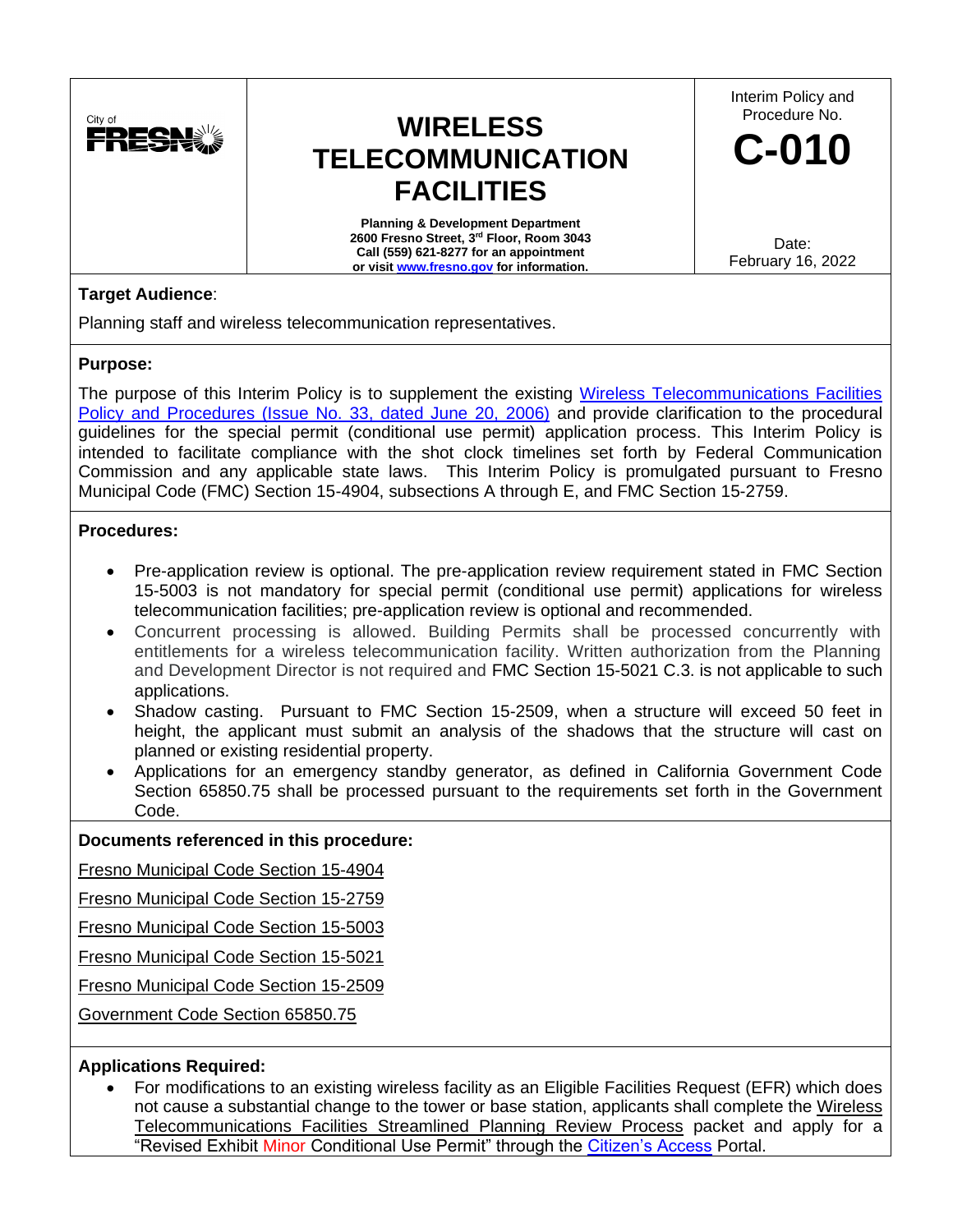- For modifications to existing wireless telecommunication facilities that substantially changes the physical dimensions of a tower or base station, applicants shall complete the Wireless Telecommunications Facilities Streamlined Planning Review Process packet and apply for a "Revised Exhibit Major Conditional Use Permit" through the [Citizen's Access](https://lmsaca.fresno.gov/CitizenAccess/Default.aspx) Portal.
- For a new wireless telecommunication facility, applicants shall apply for a Conditional Use Permit through the [Citizen's Access](https://lmsaca.fresno.gov/CitizenAccess/Default.aspx) Portal.
- For the installation of emergency generators, Planning review is bypassed and the project shall be reviewed by the Building and Safety Division.
- All proposals for wireless facilities identified above will not be subject to Pre-Application Review as stipulated under FMC Section 15-5003. Applicants may request having an optional preliminary review with Planning Staff and such cursory review will not be subject to Shot Clock requirements.

#### **Attachments:**

- 1. [Wireless Telecommunications Facilities Streamlined Planning Review Process](https://webapp.fresno.gov/docs/darm/PlanningDocs/D.C.9%20-%20C-010%20-%20Attachment%201.pdf)
- 2. [New Wireless Telecommunications Facilities Submittal Requirements Checklist](https://webapp.fresno.gov/docs/darm/PlanningDocs/D.C.9%20-%20C-010%20-%20Attachment%202.pdf)

## **Application Review Timeframes:**

The application completeness review process is up to 10 days for EFRs and 30 days for new towers. Before the end of the completeness review period, the applicant shall be notified if the application is deemed incomplete. Once the application is deemed complete, the review periods for the applications are as follows:

- 1. Revised Exhibit Minor Conditional Use Permit Review: 15 days
- 2. Revised Exhibit Major Conditional Use Permit Review: 20 days
- 3. Conditional Use Permit Review: 30-45 days

## **Wireless Telecommunications Facilities Design Requirements:**

- All new wireless telecommunication facilities shall be a mono-tree with collocation abilities. No new monopoles will be permitted. Mono-trees may have height of 90-feet (excluding lighting rod). Other telecommunication facility designs may be considered by the Director on a case-by-case basis.
- All new wireless telecommunication facilities shall provide enough equipment space for a minimum of two carriers to install equipment and operate from the tower.
- The reestablishment of abandoned wireless telecommunication facilities shall follow the same design guidelines as new wireless facility. Other telecommunication facility designs may be considered by the Director on a case-by-case basis.
- All ground mechanical and electrical equipment within the ground lease area shall be screened from public view by fences, walls, or other appropriate screening.
- Fences / Walls / Screening shall be permitted up to 7-feet in height.
- Fences / Walls / Screening shall be comprised of: concrete split-faced blocks, TREX materials, aluminum siding, horizontal wood fencing (or quality replica), brick or stone (or quality replica), tubular steel (with additional screening), wrought iron (with additional screening), or any base fence with faux-ivy or faux-shrubs. Chain link alone will not be permitted.